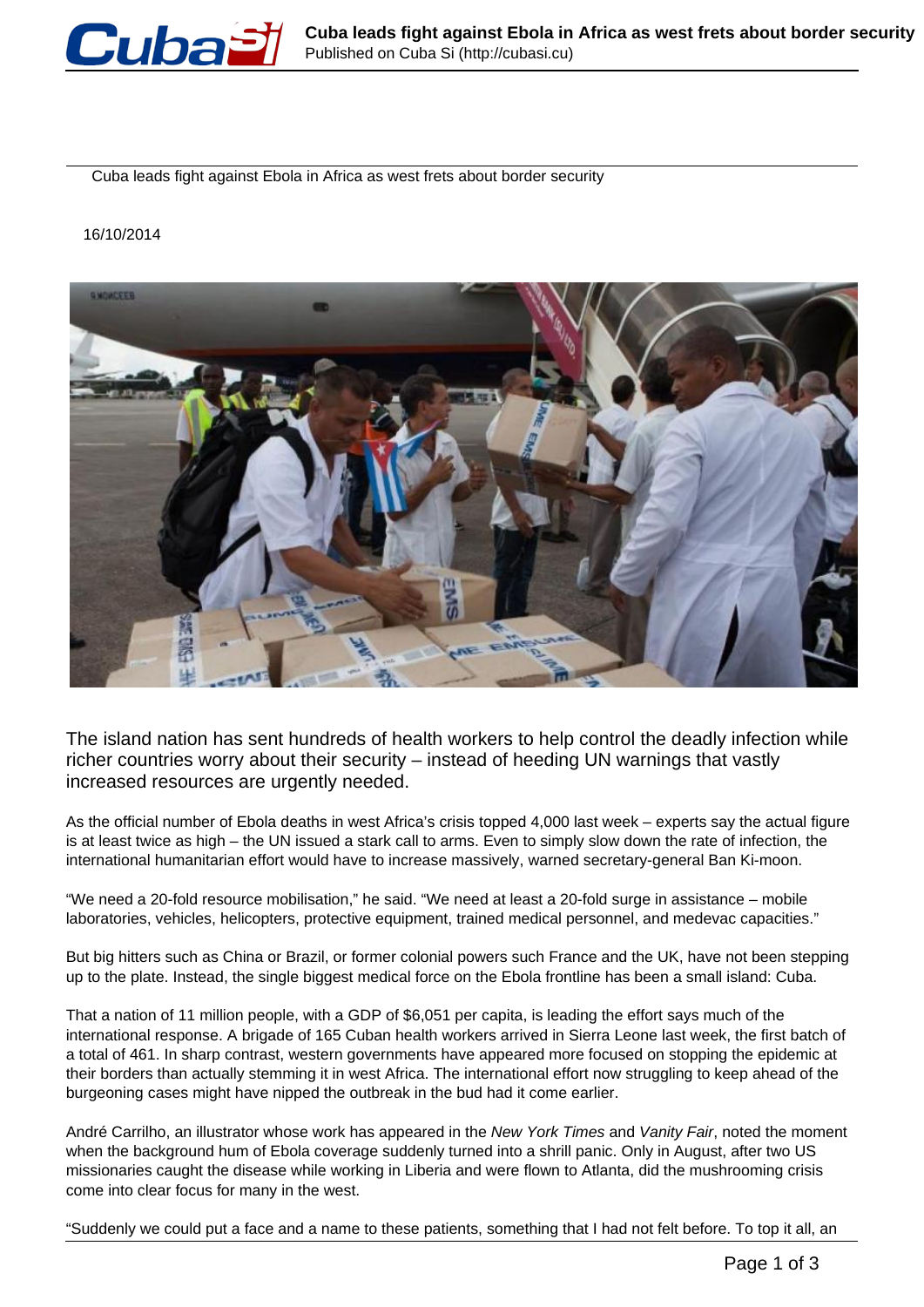experimental drug was found and administered in record time," explained the Lisbon-based artist. "I started thinking on how I could depict what I perceived to be a deep imbalance between the reporting on the deaths of hundreds of African patients and the personal tragedy of just two westerners."

Cuba

The result was a striking illustration: a sea of beds filled with black African patients writhing in agony, while the media notice only the single white patient.

"It's natural that people care more about what's happening closer to their lives and realities," Carrilho said. "But I also think we all have a responsibility to not view what is not our immediate problem as a lesser problem. The fact that thousands of deaths in Africa are treated as a statistic, and that one or two patients inside our borders are reported in all their individual pain, should be cause for reflection."

With the early alarm bells ignored, the handful of international health agencies which did act were quickly overwhelmed, allowing Ebola to slip across the border of Guinea and gather pace in Liberia and Sierra Leone.

The sentiment behind Carrilho's illustration neatly encapsulates a renewed media frenzy now that as two cases have been imported into the US, and a Spanish nurse infected over the past month.

"What I'd like to see is a little less hysteria in the US and the UK," said Andrew Gleadle, programme director for the International Medical Corps (IMC), which recruits health personnel for global humanitarian disasters, as he snatched a breather between shifts in Sierra Leone. "We may get a few isolated cases [in the west] but we're not going to get an epidemic. We need more focus on west Africa where the real problem is."

The WHO estimates Sierra Leone alone needs around 10,000 health workers. Médecins sans Frontières, the international medical aid charity which has led efforts from the beginning, has about 250 staff on the ground in the affected countries. The second-largest government brigade is from the African Union, which is dispatching about 100 health workers.

It's not the first time Cuba has played an outsized role in a major disaster. Its government may be beset by allegations of human rights abuse, but its contribution to relief brigades is unrivalled: currently, some 50,000 Cubantrained health workers are spread over 66 countries. Cuba provided the largest medical contingent after the Haiti earthquake disaster in 2010, providing care to almost 40% of the victims. And while some 400 US doctors volunteered in the aftermath of that quake, fewer than 10 had registered for the IMC's Ebola effort, the organisation said.

Sierra Leone president Ernest Bai Koroma personally welcomed the Cuban delegation in the capital Freetown. "This is a friendship that we have experienced since the 1970s and today you have demonstrated that you are a great friend of the country," he said as they gathered in a room draped with the Cuban flag.

In August 1960, Che Guevara, a former doctor, dreamed of a world in which every medic would "[utilise] the technical knowledge of his profession in the service of the revolution and the people". Thus began a history of service in some the world's poorest and most forgotten states.

The island nation began forging links with the continent during the 1960s, when Cuban soldiers fought alongside southern Africa's liberation fighters. Guevara personally pitched into the brutal battlefields of the newly independent Democratic Republic of Congo, but after becoming suspicious about rebel leaders' motives, suggested they replaced fighters with medical aid.

Ties deepened in the 1970s as Africa's newly independent nations flirted with socialism, and aligned themselves with the communist state who opposed their former colonial rulers. Teachers, doctors and soldiers from Cuba poured into 17 African countries.

Today, fading signposts with Spanish street names, peeling posters with improbable slogans ("Viva la revolución siempre!" – long live the revolution, always – says one in Freetown) and [a love of salsa music](http://www.theguardian.com/world/2012/nov/05/salsa-music-boom-benin-african-roots) remain across much of west Africa.

But help will soon be coming from places other than Cuba. The US will pour in \$400m, plans to build at least a dozen 100-bed field hospitals using some 4,000 troops, and has deployed 65 health officials to Liberia. Japan, the world's fourth-richest nation, has pledged \$40m and India \$13m. China has chipped in around \$5m, as well as a